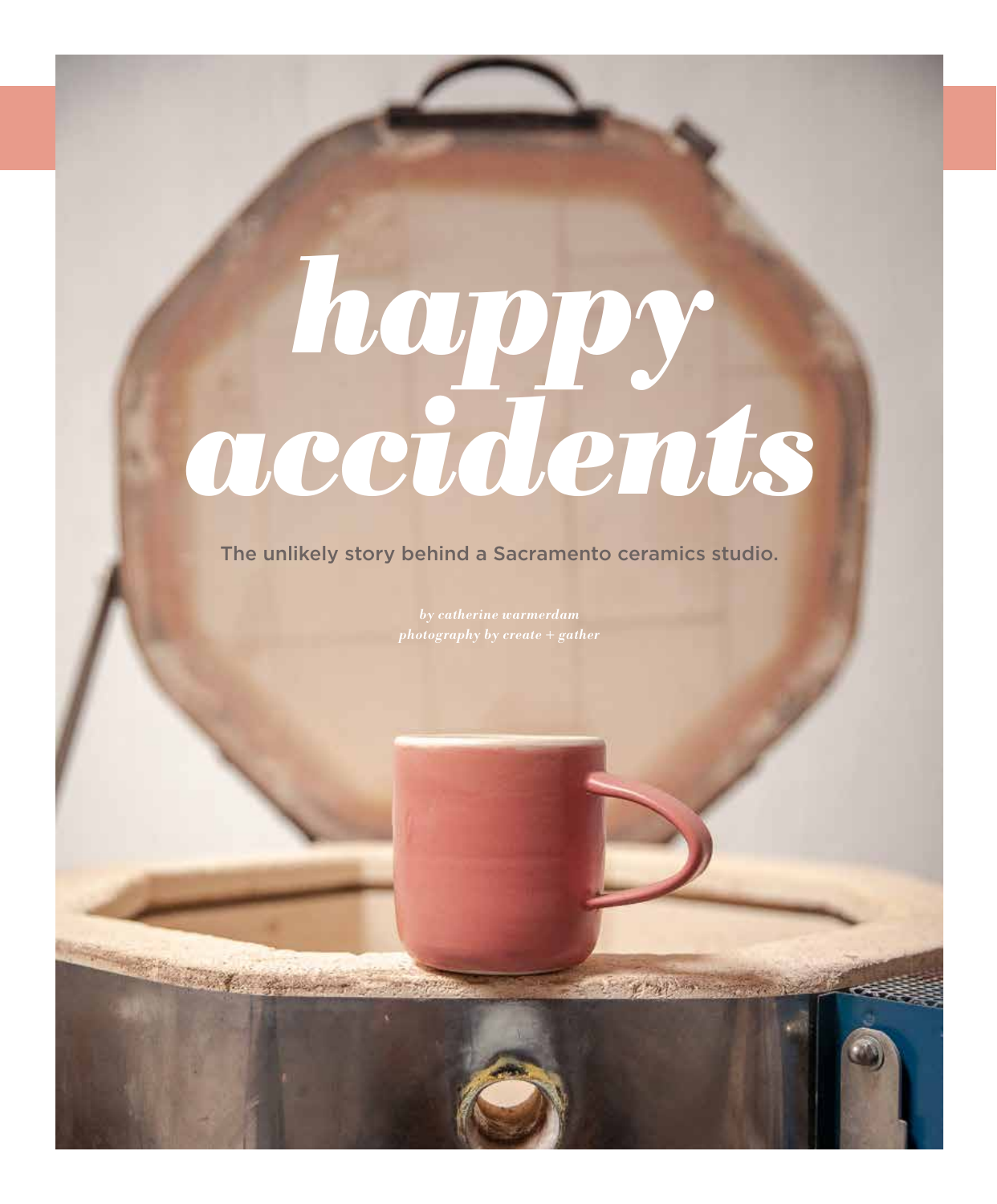lejandra and Luis Magaña had no intention of founding a ceramics studio together. In fact, Alejandra confesses she had little affinity for working with clay as an art student in college. "I just wasn't very good at it," she lejandra and Luis Magaña had no intention<br>of founding a ceramics studio together. In<br>fact, Alejandra confesses she had little affin-<br>ity for working with clay as an art student<br>in college. "I just wasn't very good at it,"

2015, she was forced to bone up on her wheel-throwing skills. So the couple, both of whom studied art at Sacramento

State, bought a potter's wheel and starting practicing together. Using their tax return money to purchase a kiln, they eventually fired more pots than they could reasonably store in their newlywed apartment. Why not try to sell them and make a little side money, just for fun? When customers at an art fair in Elk Grove responded enthusiastically to their work, the idea for a business was born.

> *They eventually fired more pots than they could reasonably store in their newlywed apartment.*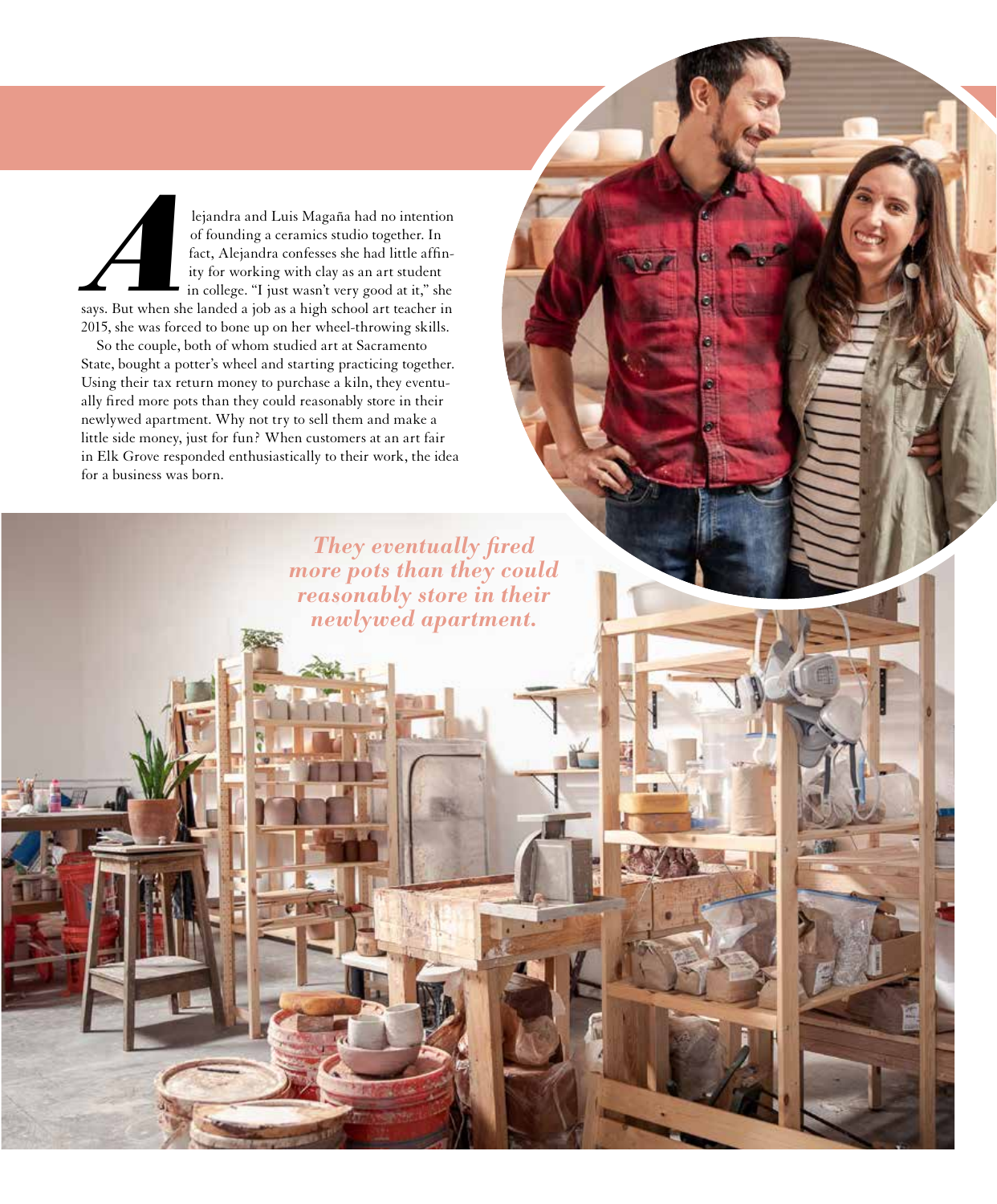



**SATIN** 

Mr. deep re-

**ID DOS** 

**HANYY** 

Today, Echeri Ceramics occupies a light-filled production studio in a warehouse complex off of Florin Perkins Road. Luis handles all of the throwing production, spending many hours a week hunched over a potter's wheel shaping soft clay into mugs, bowls and vases. Alejandra, meanwhile, manages the glazing side of things. She's also responsible for meticulously hand-painting the studio's signature pieces, which are embellished with lines, faces and botanical shapes.

Echeri's designs and colorways are influenced largely by memories of Mexico (Luis was born in a rural area in the state of Michoacan; Alejandra, a first-generation American, visited Mexico with her parents to learn about her heritage) and the distinctive patterns of the country's textile artists.

As Luis explains, "The patterns in Mexican textiles communicate where the makers are from. Every town has a certain kind of pattern. We wanted to figure out how to translate those designs into our ceramics, but in a more abstract way."

Like the artisans who serve as their inspiration, the couple takes pride in showing off how the human hand is evident in all of their work. "I may produce 1,000 cups within a certain structure, but the work is all very personal, and each piece is unique," says Luis.

But that doesn't mean Echeri's utilitarian objects are too precious for everyday use. "We don't want our stuff to be in a china cabinet where it only comes out on special occasions," says Alejandra. "We want our pottery to see the good, the bad and the ugly of your daily routine, like when you're eating pasta over the sink."



**S EASEN** 

**W** Gelline